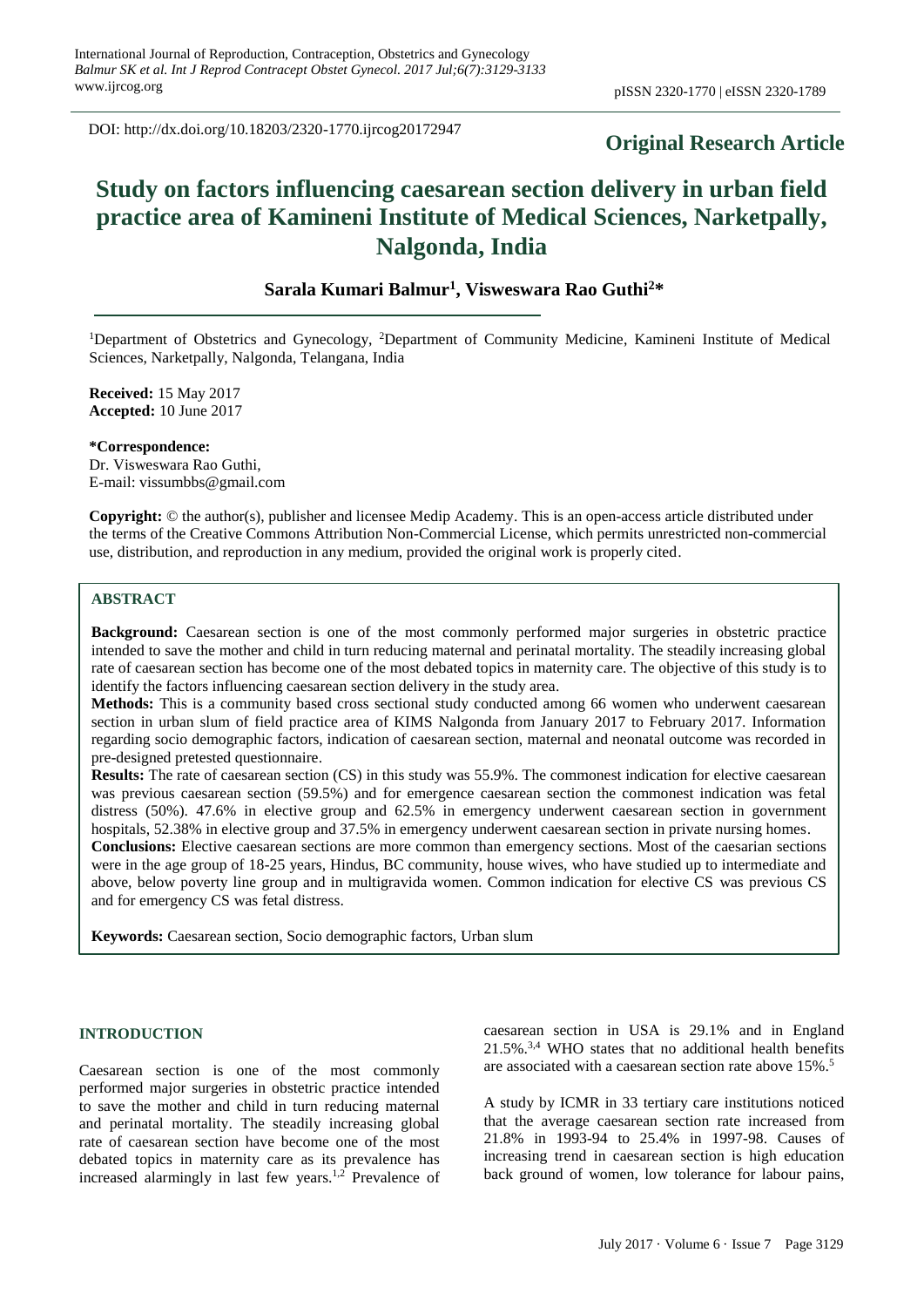economically sound state of family, presence of more private hospitals. WHO withdrew its previous recommendation of 15% caesarean section rate in June 2010, their official statement rate there is no empirical evidence for an optimum percentage. What matters most is that all women who need caesarean section receive them.<sup>6</sup> The objective of this study was to identify the factors influencing caesarean section in the study area.

#### **METHODS**

This is a community based cross sectional study conducted among 66 women who underwent caesarean section in urban slum of field practice area of Kamineni Institute of Medical Sciences, Narketpally, Nalgonda from January 2017 to February 2017.

The study population included all women who underwent caesarean section in urban field practice area of Kamineni Institute of Medical Sciences in the calendar year 2016. Thus 66 women were enrolled. Information regarding socio demographic factors, indication of caesarean section, maternal and neonatal outcome was recorded in pre-designed pretested questionnaire. Data was entered in Microsoft excel analyzed.

#### **RESULTS**

Total number of deliveries that took place in this urban slum of field practice area of Kamineni Institute of Medical Sciences Nalgonda were 118 among them 52 were normal deliveries and 66 women delivered by caesarean section for various indications. The rate of caesarean section in this study was 55.9%. Mean age in elective caesarean section was 23.35 years and in emergency group was 23.58 years.

#### **Table 1: Distribution of cases according to type caesarean section.**

| Type of caesarean section | <b>Number</b> |       |
|---------------------------|---------------|-------|
| Elective                  |               | 63.64 |
| Emergency                 | 24            | 36.36 |
| Total                     | 66            | 100   |

Table 1 shows elective caesarean sections (63.64%) are more common than emergency sections (36.36%). The commonest indication for elective caesarean section in our study is previous section which is 59.5%and for emergency caesarean section the commonest indication was foetal distress (50%).

| Age                  | <b>Elective CS</b> | <b>Percentage</b> | <b>Emergency CS</b> | <b>Percentage</b> | P value |  |
|----------------------|--------------------|-------------------|---------------------|-------------------|---------|--|
| $18-25$ years        | 33                 | 78.57             | 16                  | 66.66             | 0.28    |  |
| $26-35$ years        | 9                  | 21.43             | 8                   | 33.34             |         |  |
| <b>Religion</b>      |                    |                   |                     |                   |         |  |
| Hindu                | 37                 | 88.9              | 22                  | 91.66             | 0.87    |  |
| <b>Muslims</b>       | $\overline{2}$     | 4.76              | $\mathbf{1}$        | 4.17              |         |  |
| Christian            | 3                  | 7.15              | 1                   | 4.17              |         |  |
| <b>Caste</b>         |                    |                   |                     |                   |         |  |
| SC <sub>1</sub>      | 7                  | 16.66             | 1                   | 4.16              |         |  |
| OC                   | 6                  | 14.28             | $\overline{4}$      | 16.67             | 0.32    |  |
| <b>BC</b>            | 29                 | 69.6              | 19                  | 79.17             |         |  |
| Occupation           |                    |                   |                     |                   |         |  |
| House wife           | 14                 | 33.33             | $\overline{4}$      | 16.66             |         |  |
| Labour               | 21                 | 50                | 17                  | 70.84             | 0.23    |  |
| Service              | $\tau$             | 16.67             | 3                   | 12.50             |         |  |
| <b>Education</b>     |                    |                   |                     |                   |         |  |
| Illiterate           | 10                 | 23.82             | 11                  | 45.83             |         |  |
| Primary              | $\mathfrak{D}$     | 4.76              | $\overline{0}$      | $\overline{0}$    |         |  |
| Secondary            | 15                 | 35.71             | 4                   | 16.67             | 0.14    |  |
| Inter and above      | 15                 | 35.71             | 9                   | 37.50             |         |  |
| Socioeconomic status |                    |                   |                     |                   |         |  |
| Above poverty line   | 9                  | 21.43             | $\overline{3}$      | 12.5              |         |  |
| Below poverty line   | 33                 | 78.57             | 21                  | 87.5              | 0.36    |  |
| <b>Parity</b>        |                    |                   |                     |                   |         |  |
| Primi gravida        | 11                 | 26.19             | 15                  | 62.5              | 0.003   |  |
| Multi gravida        | 31                 | 73.82             | 9                   | 37.5              |         |  |
| <b>Total</b>         | 42                 | 100               | 24                  | 100               |         |  |

#### **Table 2: Distribution of cases according to socio demographic factors.**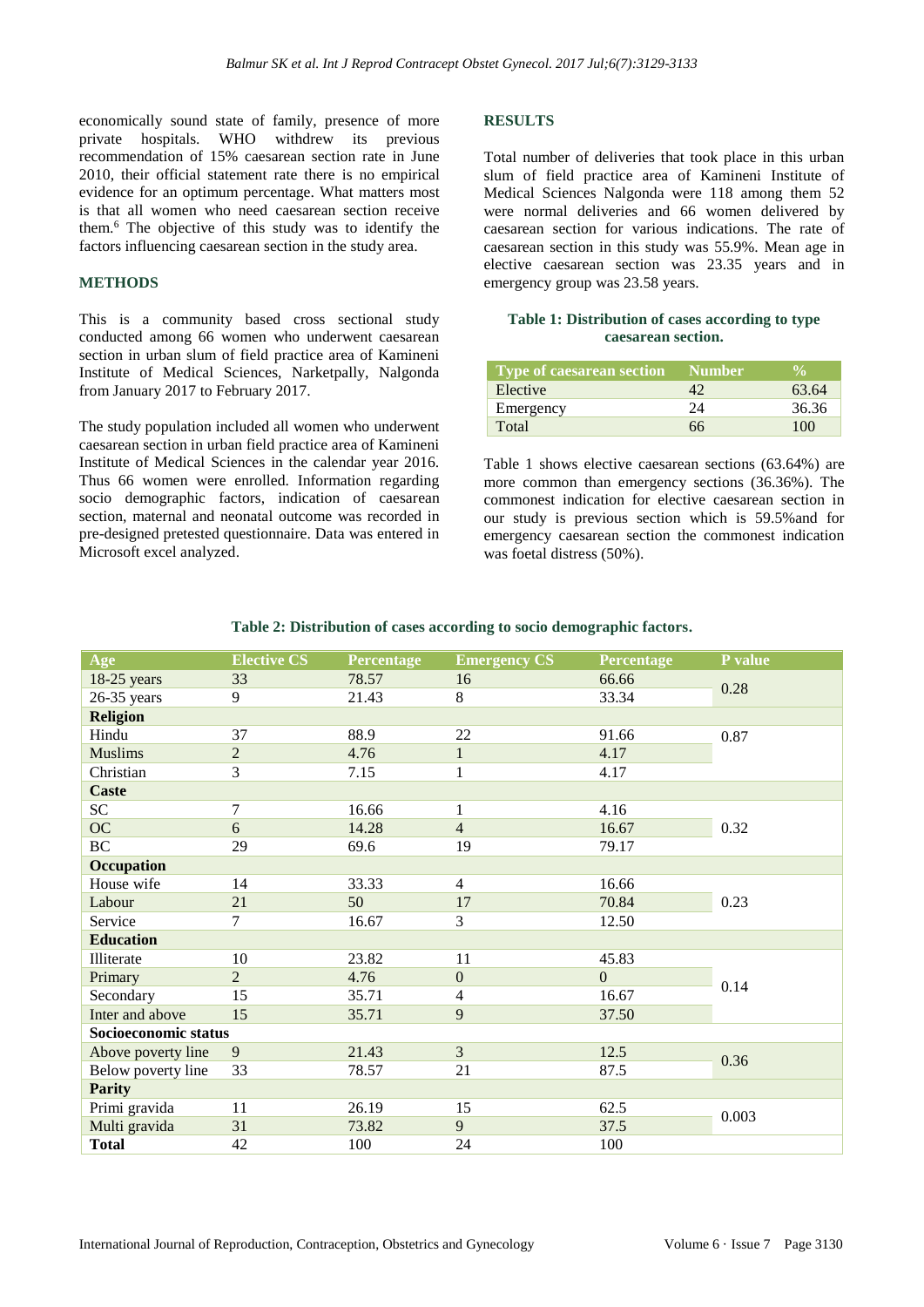Table 2 shows that there were no caesarean sections in the age group below 18 years. Among 18-25 years 78.57% were in elective caesarean section group and 66.66% in emergency caesarean section. Among 26-35 years 21.42% were in elective caesarean section group and 33.33% in emergency group. None was there beyond 35 years of age. Among Hindus 88.9% deliveries were elective caesarean section and 91.66% in emergency group, among Muslims 4.76% in elective and 4.16 % in emergency group, among Christians 7.14% in elective group and 4.16% in emergency group. Caste wise 16.66% in elective, 4.16% in emergency group belong to SC, there were no ST candidates in present study.

**Table 3: Distribution of cases according to indication maternal and neonatal outcome.**

|                                    | <b>Elective CS</b>       | Percentage               | <b>Emergency CS</b>      | <b>Percentage</b> |
|------------------------------------|--------------------------|--------------------------|--------------------------|-------------------|
| <b>Hospitals</b>                   |                          |                          |                          |                   |
| Government                         | 20                       | 47.61                    | 15                       | 62.15             |
| Private                            | 22                       | 52.38                    | 9                        | 37.5              |
| <b>Indications for elective CS</b> |                          |                          |                          |                   |
| Abnormal presentation              | $\overline{7}$           | 16.66                    | $\overline{\phantom{0}}$ | $\qquad \qquad$   |
| Previous CS                        | 25                       | 59.52                    | ۰                        |                   |
| Pre eclampsia and eclampsia        | 5                        | 11.9                     | -                        |                   |
| <b>CPD</b>                         | 5                        | 11.9                     | ۰                        |                   |
| total                              | 42                       | 99.99                    |                          |                   |
| <b>Indication for emergency CS</b> |                          |                          |                          |                   |
| Foetal distress                    | -                        | -                        | 12                       | 50                |
| Non progressive labour             |                          | ۰                        | 9                        | 37.5              |
| Premature ruptue of membranes      | $\overline{\phantom{0}}$ | $\overline{\phantom{0}}$ | $\overline{2}$           | 8.33              |
| Pre eclampsia and eclampsia        |                          | ۰                        |                          | 4.16              |
| Total                              |                          |                          | 24                       | 99.99             |

**Table 4 Distribution of cases according to maternal and neonatal outcome**

| <b>Maternal complications</b> | <b>Elective CS</b> | $\frac{0}{0}$ | <b>Emergency CS</b> | $\frac{0}{0}$  |  |  |
|-------------------------------|--------------------|---------------|---------------------|----------------|--|--|
| Nil                           | 36                 | 85.71         | 19                  | 79.16          |  |  |
| Infection                     | ↑                  | 4.76          |                     | 4.16           |  |  |
| <b>PPH</b>                    | $\overline{4}$     | 9.52          | $\overline{4}$      | 16.66          |  |  |
| Total                         | 42                 | 99.99         | 24                  | 99.99          |  |  |
| <b>Neonatal outcome</b>       |                    |               |                     |                |  |  |
| Good                          | 33                 | 78.57         | 17                  | 70.83          |  |  |
| Congenital anomalies          | $\overline{4}$     | 9.52          | $\theta$            | $\overline{0}$ |  |  |
| Asphyxia                      | 3                  | 7.14          |                     | 4.16           |  |  |
| NICU admission                | $\overline{c}$     | 4.76          | 6                   | 25             |  |  |
| Total                         | 42                 | 99.99         | 24                  | 99.99          |  |  |

14.28% in elective group and 16.66% in emergency group belong to OC category, 69.4% in elective group and 79.16% in emergency group belongs to BC category. Occupation wise 33.33% in elective and 16.66% in emergency group were housewives, 50% in elective and 70.83% in emergency group were labourers. 16.66% in elective and 12.5% in emergency were in service. 23.8% in elective group and 45.83% in emergency group were illiterates, 4.76% in elective and none in emergency had primary education, 35.71% in elective and 16.66% in emergency had secondary education, 35.71% in elective and 37.5% in emergency had above inter education. 21.42% in elective group and 12.5% in emergency group belong above poverty line category. 78.57% in elective and 87.55 in emergency group belong below poverty line group. 26.19% in elective group and 62. 5% in emergency were primigavidas.73.80% in elective and 37.5% in emergency were multigravidas.

Table 3 shows distribution of cases according to place of delivery, indication for CS, maternal and neonatal outcome. 47.6% in elective group and 62.5% in emergency underwent caesarean section in government hospitals, 52.38% in elective group and 37.5% in emergency underwent caesarean section in private nursing homes. Indication for elective caesarean section, 16.66% were for abnormal presentation, 59.5% for previous caesarean section, 11.9% for Pre eclampsia and eclampsia and 11.9% for CPD. In emergency caesarean 50% were done for foetal distress, 37.5% for non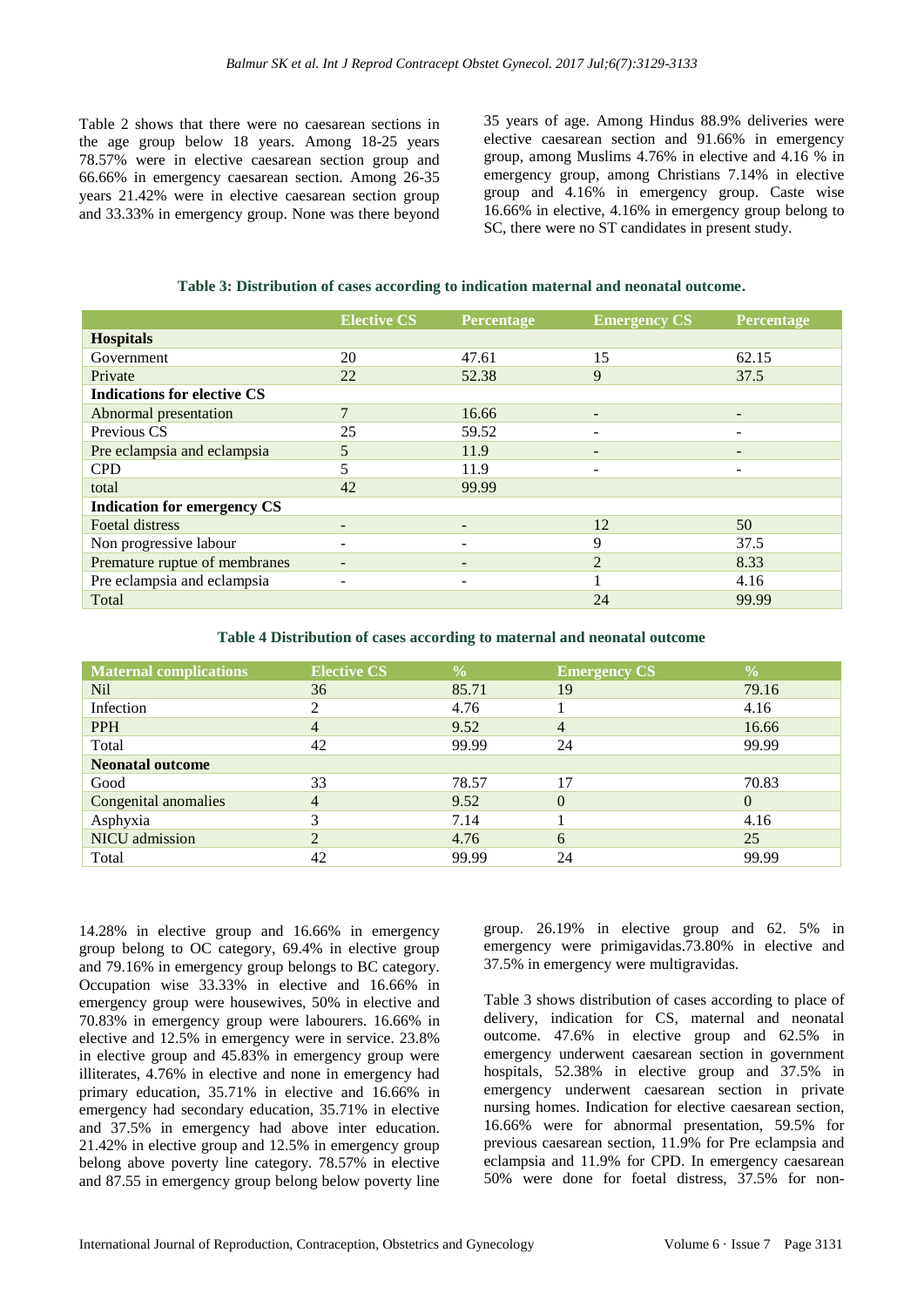progressive labour, 8.3% foe premature rupture of membranes and 4.16% for Pre eclampsis and eclampsia.

Table 4 shows 4.76% in elective group and 4.16% in emergency group suffered from infection, 9.5% in elective group and 16.66% in emergency group had PPH. 78.5% in elective and 70.8% in emergency group neonatal outcome was good. Congenital anomalies were found in 9.52% in elective group and none were found in emergency group. Asphyxia for short period was observed in 7.14% in elective group and 4.16% in emergency group. NICU admissions were 4.76% in elective group and 25% in emergency group. PPH and NICU admissions were more in emergency caesarean sections.The commonest indication foe elective caesarean section was previous caesarean section (59.5%) followed by abnormal presentation, PET and eclampsia, CPD.

## **DISCUSSION**

In this study, there were 118 deliveries in the calendar of the year 2016, in the urban slum of field practice area of Kamineni institute of medical sciences. Among them 66 were caesarean sections giving a rate of 55.9% which is very high compared to many studies. Vermas et al reported a rate of 21.32%.<sup>7</sup> There was no maternal deaths. There were no intraoperative complications.

There was more of elective caesarean section deliveries (63.6%) compared to emergency caesarean section deliveries (36.3%). This due to indications for elective caesarean being previous caesarean section. Majority women were in the age group between 18-25 years (78.5%) in elective and 66.66% in emergency group, whereas Vermas et al study majority of the women were in 26-30 years (51%) in elective group and 21-25 years (49%) in emergency group. Primigravida constituted 73.8% in elective group and 37.5% in emergency group. In a study by Smith S 42.4% where pirmigravida in both elective and emergency group. In our study pimigravidas are more in emergency group (62.5%).<sup>8</sup>

The commonest indication for elective caesarean section was previous caesarean section (59.52%) followed by abnormal presentation (10.66%), Pre eclampsia and eclampsia (11.9%) and CPD (11.9%). The commonest indication for emergency caesarean section was foetal distress (50%) followed by non-progressive labour (37.5%), premature rupture of membranes (8.3%), Pre eclampsia and eclampsia (4.16%). The overall rates in all groups were higher in this study. This study is similar to DENSIC.WHO reported 61.5% cases of previous caesarean sections as an indication for elective caesarean sections and non-progressive labour of 41.5% in emergency caesarean section group.<sup>6,9</sup> This study was conducted in the year 2008. In present study caesarean section rate is very high, the reason being, the women who underwent caesarean for the first time were not in favor of vaginal delivery due to unpredictable course of VBAC.

VBAC (vaginal birth after caesarean section) rates raised in 1980 and 1990.<sup>10</sup> A major turning point occurred in 1996 when a well published NOVA SCOTIA study reported that vaginal after previous caesarean section resulted in more maternal complications than the repeat caesarean sections.<sup>11</sup> As a result the rate at which VBAC was attempted fell from 28.3% in 1996 to less than 10% in  $2010$ ,  $^{10,11}$ 

This study was conducted in urban slums where caesarean sections were performed in district government hospitals and private nursing homes where it is difficult to monitor VBAC compared to teaching hospitals where enough number of skilled persons will be present to monitor woman in labour.

## **CONCLUSION**

This study concluded that elective caesarean sections were more common than emergency sections. Most of the caesarian sections were in the age group of 18-25 years, Hindus, BC community, house wives, who have studied up to inter and above, below poverty line group and in multi garvida women. Common indication for elective CS was previous CS and for emergency CS was fetal distress. Common complication in both groups was PPH. The increase in caesarean section rate causes burden to general health system, also strain on family members and may complicate maternal and child health. Hence caution should be exercised in decision making to perform caesarean section delivery especially in primigravida. Government should develop better health care infrastructure to reduce increasing trend in caesarean section deliveries.

*Funding: No funding sources Conflict of interest: None declared Ethical approval: The study was approved by the Institutional Ethics Committee*

#### **REFERENCES**

- 1. Tampakoudis P, Assimakopoulos E, Grimbizis G, Zafrakas M, Tampakoudis G, Mantalenakis S et al. Cesarean section rates and indications in Greece: data from a 24-year period in a teaching hospital. Clin Experimen Obstet Gynecol. 2004;31(4):289-92.
- 2. Lee SI, Khang YH, Lee MS. Women's attitudes toward mode of delivery in South Korea: a society with high cesarean section rates. Birth. 2004;31(2):108-16.
- 3. Hamilton be, Ventura SJ, Martin JA, Sulton PD, Menacker F. Preliminary births for 2004. Natl Vital Stat Rep. 2005;54(8):1-17.
- 4. Thomas Jothy S. The national sentinel caesarean section and it report. RCOG press. 2001. Available at https://www.rcog.org.uk/global assets/documents/guidelines/researchaudit/nscs\_audit.pdf.